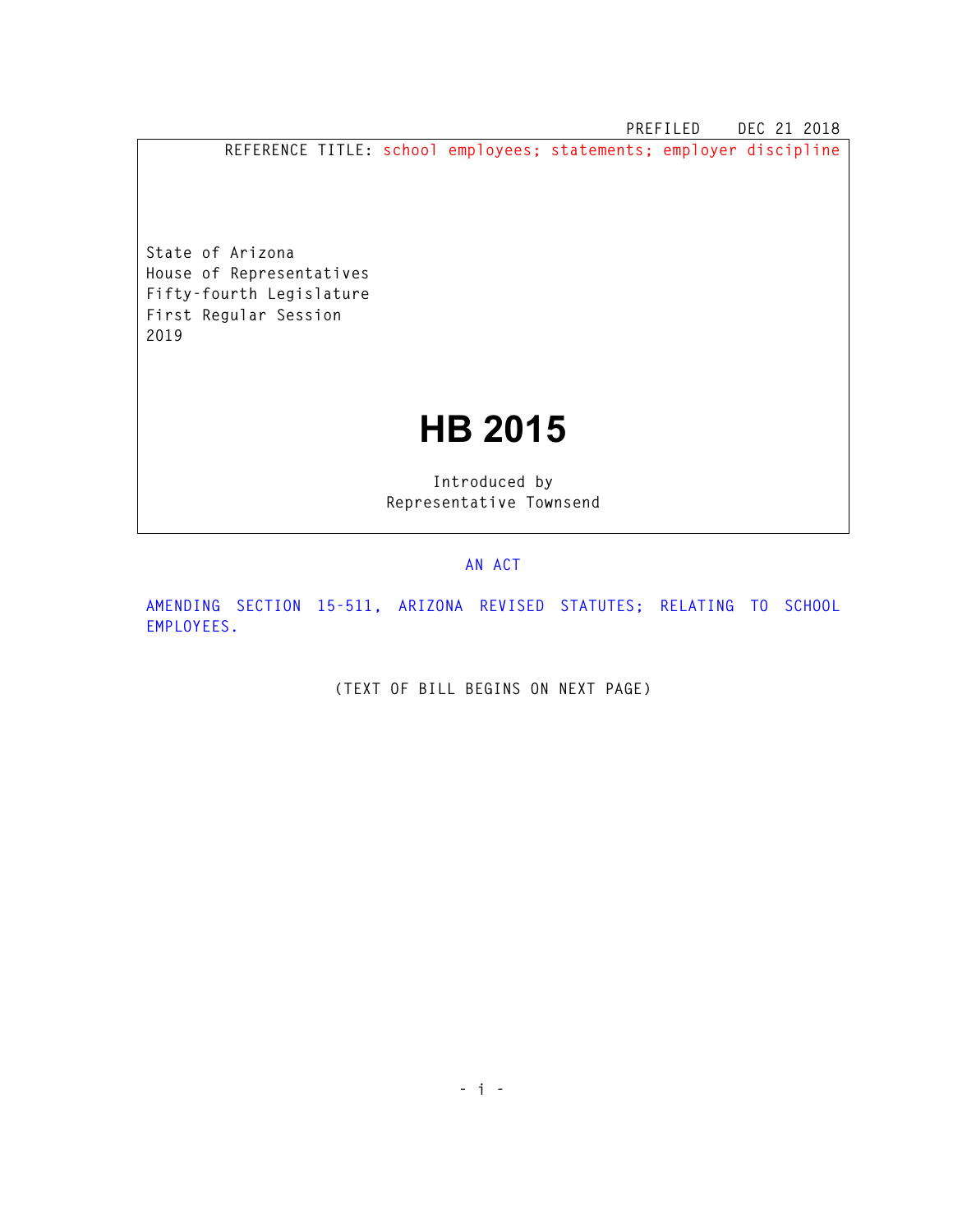```
1 Be it enacted by the Legislature of the State of Arizona: 
2 Section 1. Section 15-511, Arizona Revised Statutes, is amended to 
3 read: 
4 15-511. Use of school district or charter school resources or 
5 employees to influence elections or espouse 
6 personal beliefs; prohibition; civil penalty;
```
**7 definitions**

**8 A. A person acting on behalf of a school district or a person who 9 aids another person acting on behalf of a school district shall not spend 10 or use school district or charter school resources, including the use or 11 expenditure of monies, accounts, credit, facilities, vehicles, postage, 12 telecommunications, computer hardware and software, web pages, personnel, 13 equipment, materials, buildings or any other thing of value of the school 14 district or charter school, for the purpose of influencing the outcomes of 15 elections. A PERSON ACTING ON BEHALF OF A SCHOOL DISTRICT OR A PERSON WHO 16 AIDS ANOTHER PERSON ACTING ON BEHALF OF A SCHOOL DISTRICT MAY NOT USE 17 SCHOOL TIME TO ESPOUSE A POLITICAL IDEOLOGY OR RELIGIOUS BELIEF, UNLESS IT 18 IS GERMANE TO THE SUBJECT MATTER OF THE CLASS OR ACTIVITY. THE PENALTIES 19 PRESCRIBED IN THIS SECTION AGAINST SCHOOL DISTRICTS AND CHARTER SCHOOLS 20 APPLY TO EACH VIOLATION OF THIS SUBSECTION. IN ADDITION TO THE OTHER 21 PENALTIES PRESCRIBED IN THIS SECTION, A PERSON WHO VIOLATES THIS 22 SUBSECTION IS SUBJECT TO DISCIPLINE, INCLUDING TERMINATION OF EMPLOYMENT. 23 Notwithstanding this section, a school district may distribute 24 informational pamphlets on a proposed budget override election as provided 25 in section 15-481, subsections B and C or informational pamphlets on a 26 proposed bond election as provided in section 15-491, subsection D if 27 those informational pamphlets present factual information in a neutral 28 manner, except for those arguments presented as prescribed in section 29 15-481, subsection B, paragraph 9. Nothing in This section precludes DOES 30 NOT PROHIBIT a school district from reporting on official actions of the 31 governing board.** 

**32 B. The prohibition on the use of USING public resources to 33 influence the outcome of bond, budget override and other tax-related 34 elections includes the use of school district-focused promotional 35 expenditures that occur after an election is called and through election 36 day. This prohibition does not include routine school district 37 communications.** 

**38 C. This section does not prohibit the use of USING school district 39 or charter school resources, including facilities and equipment, for 40 government-sponsored forums or debates if the government sponsor remains 41 impartial and the events are purely informational and provide an equal 42 opportunity to all viewpoints. The rental and use of a public facility by 43 a private person or entity that may lawfully attempt to influence the 44 outcome of an election is permitted if it does not occur at the same time 45 and place as a government-sponsored forum or debate.**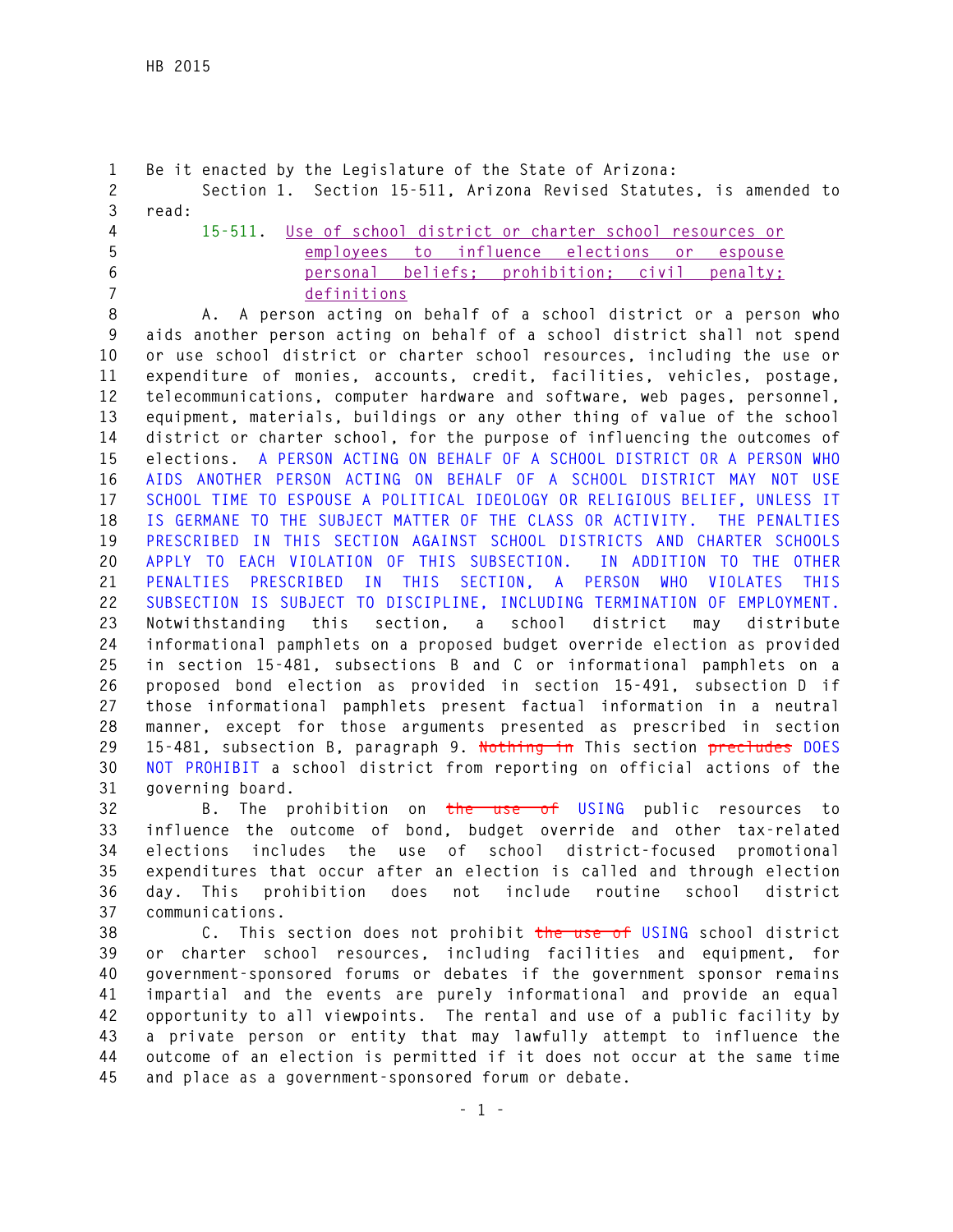**1 D. An employee of a school district or charter school who is acting 2 as an agent of or working in an official capacity for the school district 3 or charter school may not give pupils written materials to influence the 4 outcome of an election or to advocate support for or opposition to pending 5 or proposed legislation.** 

**6 E. Employees of a school district or charter school may not use the 7 authority of their positions to influence the vote or political activities 8 of any subordinate employee.** 

**9 F. Notwithstanding section 15-342, paragraph 8, a school district 10 shall not spend monies for membership in an association that attempts to 11 influence the outcome of an election.** 

**12 G. This section does not deny the civil and political liberties of 13 any person as guaranteed by the United States and Arizona Constitutions.** 

**14 H. The attorney general shall publish and distribute to school 15 districts and charter schools a detailed guideline regarding activities 16 THAT ARE prohibited under this section. The attorney general may 17 distribute these guidelines through a website or electronically.** 

**18 I. A PARENT OF A CHILD WHO IS ENROLLED AT A SCHOOL THAT IS PART OF 19 A SCHOOL DISTRICT, the attorney general or the county attorney for the 20 county in which an alleged violation of this section occurred may initiate 21 a suit in the superior court in the county in which the school district or 22 charter school is located for the purpose of complying with this section.** 

**23 J. For each violation of this section, the court may impose a civil 24 penalty not to exceed five thousand dollars \$5,000 plus any amount of 25 misused funds MONIES subtracted from the school district budget against a 26 person who knowingly violates or a person who knowingly aids another 27 person in violating this section. The person determined to be out of 28 compliance with this section shall be IS responsible for the payment of 29 PAYING all penalties and misused funds MONIES. School district funds 30 MONIES or insurance payments shall not be used to pay these penalties or 31 misused funds MONIES. All misused funds MONIES collected pursuant to this 32 section shall be returned to the school district or charter school whose 33 funds MONIES were misused.** 

**34 K. An attorney acting on behalf of a public school may request a 35 legal opinion of the county attorney or attorney general as to whether a 36 proposed use of school district resources would violate this section.** 

**37 L. All penalties collected by the court for a suit initiated in 38 superior court PURSUANT TO THIS SECTION:** 

**39 1. By the attorney general shall be paid to the office of the 40 attorney general for the use and reimbursement of costs of prosecution 41 pursuant to this section. All penalties collected by the court for a suit 42 initiated in superior court** 

**43 2. By a county attorney shall be paid to the county treasurer of 44 the county in which the court is held for the use and reimbursement of 45 costs of prosecution pursuant to this section.**